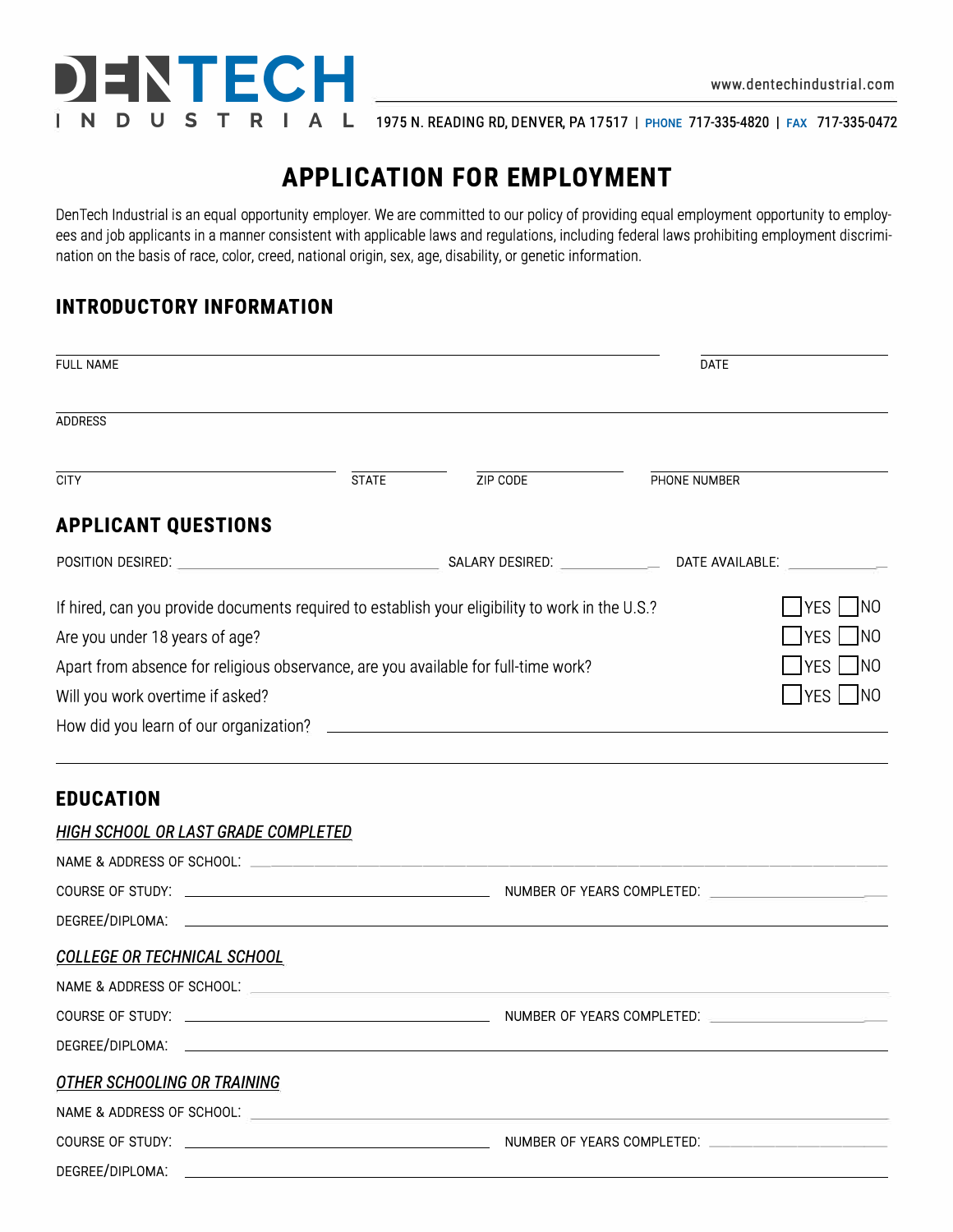## **MILITARY EXPERIENCE**

| BRANCH OF SERVICE.               |  |
|----------------------------------|--|
| RANK/TYPE OF SERVICE:            |  |
| JOB-RELATED TRAINING/EXPERIENCE: |  |
|                                  |  |

## **EMPLOYMENT HISTORY**

|  | START DATE: _______________DATE LEFT: ___________________BEGINNING SALARY: ________________________ ENDING SALARY: ___________________ |  |
|--|----------------------------------------------------------------------------------------------------------------------------------------|--|
|  |                                                                                                                                        |  |
|  |                                                                                                                                        |  |
|  |                                                                                                                                        |  |
|  |                                                                                                                                        |  |
|  |                                                                                                                                        |  |
|  | START DATE: ________________DATE LEFT: _____________________BEGINNING SALARY: ______________________ ENDING SALARY: __________________ |  |
|  |                                                                                                                                        |  |
|  |                                                                                                                                        |  |
|  |                                                                                                                                        |  |
|  |                                                                                                                                        |  |
|  |                                                                                                                                        |  |
|  | START DATE: _______________DATE LEFT: ___________________BEGINNING SALARY: ________________________ ENDING SALARY: _______________     |  |
|  |                                                                                                                                        |  |
|  |                                                                                                                                        |  |
|  |                                                                                                                                        |  |
|  | *WE MAY CONTACT THE EMPLOYERS LISTED ABOVE UNLESS YOU INDICATE THOSE YOU DO NOT WANT US TO CONTACT:                                    |  |
|  |                                                                                                                                        |  |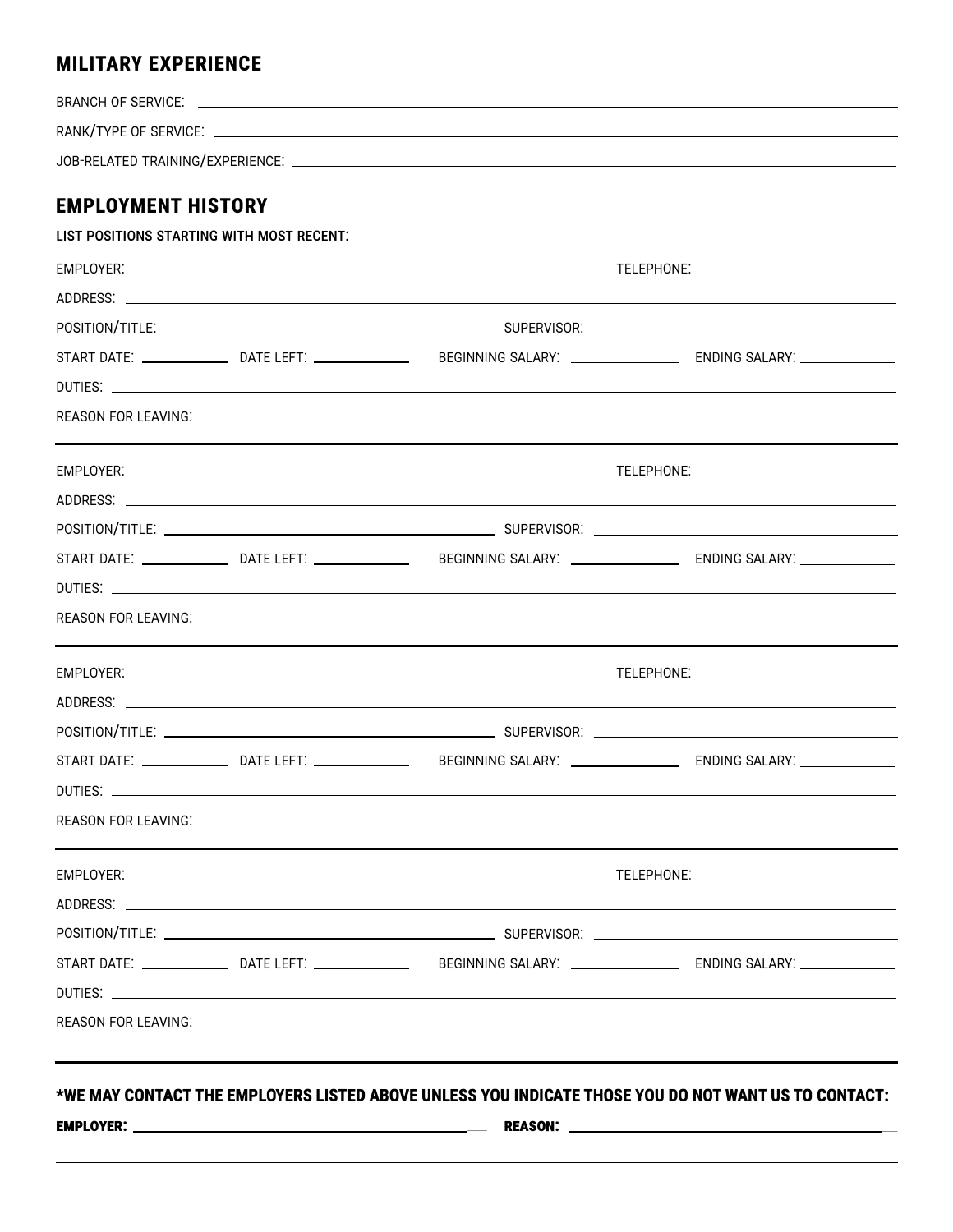#### **WORK-RELATED REFERENCES** (DO NOT INCLUDE RELATIVES)

|           | <b>NAME</b> | OCCUPATION | CONTACT INFORMATION |
|-----------|-------------|------------|---------------------|
| . .       |             |            |                     |
| ⌒<br>ـ ــ |             |            |                     |
| ≘<br>ັ.   |             |            |                     |
|           |             |            |                     |

## **CONDITIONS OF EMPLOYMENT** (FOR INFORMATION ONLY)

- . Safety shall be of first importance in the performance of all duties and each employee must assume full responsibility for personal safety.
- . Valid Driver's License Daily transportation is your responsibility.
- Overtime Expected As required.
- . Working as part of a team.
- . Loyalty to the company during employment.
- . Reporting off BEFORE start of shift.
- Completing Forms: W-4, I-9, Checklist
- . Work for commercial customers not allowed on personal basis.
- . Flexibility Daily assignments vary in work content because of customer deadlines; field work and overnight.

• You will be treated like an ADULT; therefore you will be expected to act like an ADULT because you are being paid as an ADULT.

Definition of ADULT: One who accepts the responsibility for their actions and will interact with fellow employees on the same basis.

. Vacation during Thanksgiving, Christmas and 4th of July will be limited based on customer requirements and awarded based on needs and other factors.

## **STATEMENT** (PLEASE READ THIS STATEMENT CAREFULLY BEFORE SIGNING THIS APPLICATION):

I understand that any employment by this Company will be on a 90-day introductory basis. If employed by the Company, I agree to abide by its rules and requlations. Further, I understand that my employment can be terminated any time by either party. The above information is complete and true to the best of my knowledge. I understand that discovery of misrepresentation or omission of facts herein will be cause for immediate dismissal upon discovery thereof. I authorize the Company to contact any or all of my references for full information. I agree to take a physical examination including drug testing at any time, at the request of the Company and at no personal expense to me, and agree that the examining physician may disclose the finding to the Company or an authorized agent of the Company. Further, this application shall be considered active for no more than 30 days and neither this document nor any offer of employment constitutes a contract of employment unless a specific document is executed in writing and signed by both parties.

DATE